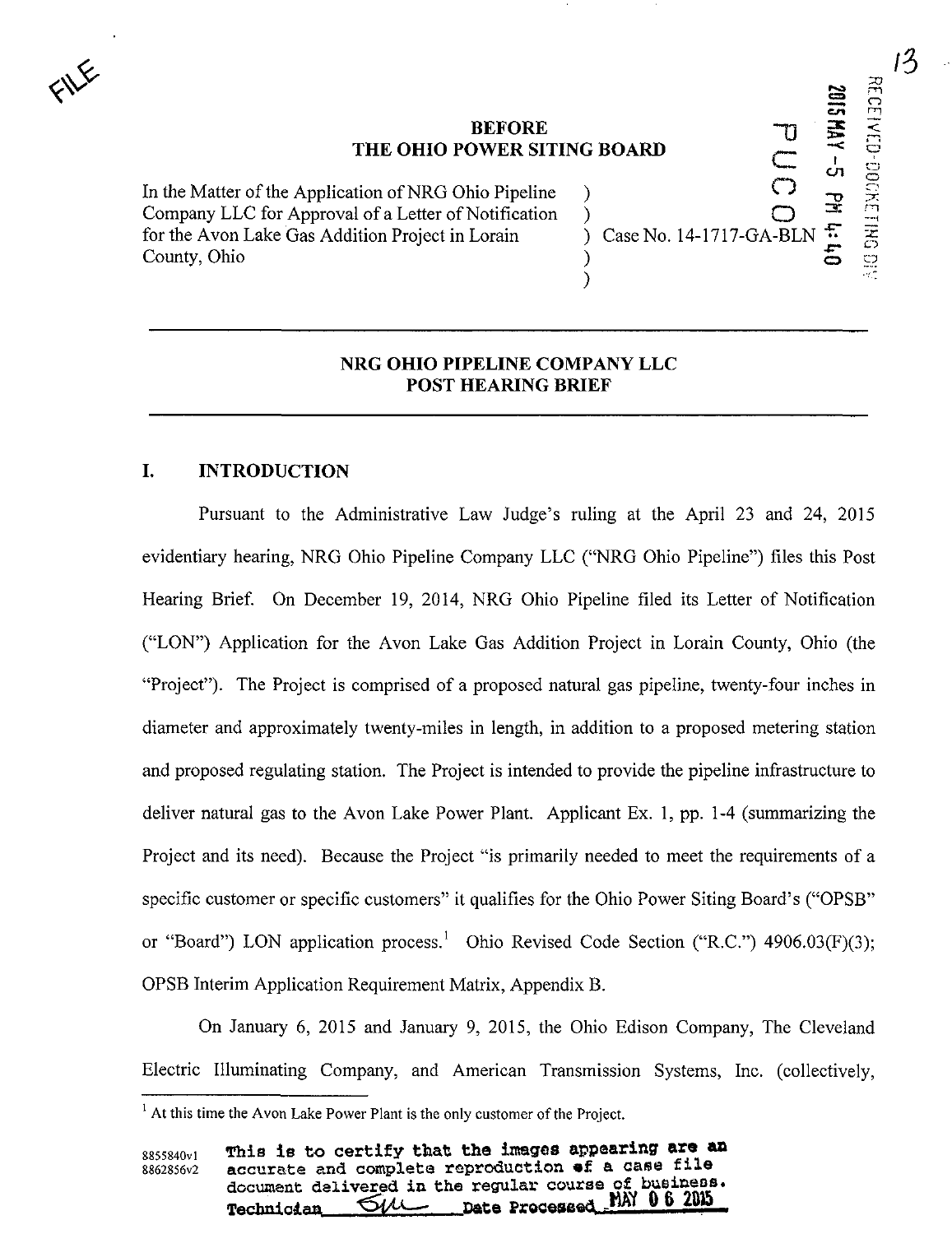"FirstEnergy Intervenors"), and various property owners in Lorain County, Ohio (collectively, "LCPO Intervenors"), respectively, filed petitions for leave to intervene in the case, which were later granted on March 3, 2015. By entry dated March 9, 2015, the Board found that good cause existed to suspend NRG Ohio Pipeline's LON Application and ordered that a local public hearing and an adjudicatory hearing be held in this matter. The local public hearing was held April 8, 2015, and the adjudicatory hearing was held April 23 and 24, 2015.

As an LON application, NRG Ohio Pipeline's Application must adhere to Ohio Administrative Code ("O.A.C.") Rule 4906-11-01. The LON Application filed by NRG Ohio Pipeline more than satisfies these requirements. The Project proposed by NRG Ohio Pipeline is the result of significant and substantial accommodations to landowner concerns and requests and represents the minimal social and environmental impacts. As such, the Board should approve NRG Ohio Pipeline's LON Application.

# II. NRG OHIO PIPELINE IS REQUIRED TO PRESENT ONLY A SINGLE ROUTE UNDER THE LON PROCESS, AND NRG OHIO PIPELINE'S PROPOSED ROUTE IS THE RESULT OF AN EXHAUSTIVE ROUTE SELECTION PROCESS.

Unlike the requirements that pertain to a non-accelerated standard certificate application, the LON process under O.A.C. Rule 4906-11-01 does not require NRG Ohio Pipeline to submit specific alternative routes as part of its LON Application. Compare O.A.C. Rules 4906-5-02 and 4906-11-01 with O.A.C. Rule 4906-5-03 to -04.<sup>2</sup> Rather, O.A.C. Rule 4906-11-01 requires the LON application to present a discussion of the alternatives considered, as well as the numerous factors and constraints that led to the proposed route, including the population of the surrounding

 $2$  Recent Board precedent affirms that an applicant is not required to submit specific alternative routes for its LON application. See, In the Matter of North Coast Transmission, LLC, Case No. 14-1754-GA-BLN (Entry dated April 6, 2015), at  $\S$  27, where the Board expressly rejected the assertion by the OLCC (Oregon Lateral Citizens Coalition) that North Coast Transmission, LLC was required to submit specific alternative routes for its LON application that North Coast Transmission, LLC was required to submit specific alternative routes for its LON application ("contrary to OLCC's claims. North Coast was not required to submit specific alternative routes for its letter of notification").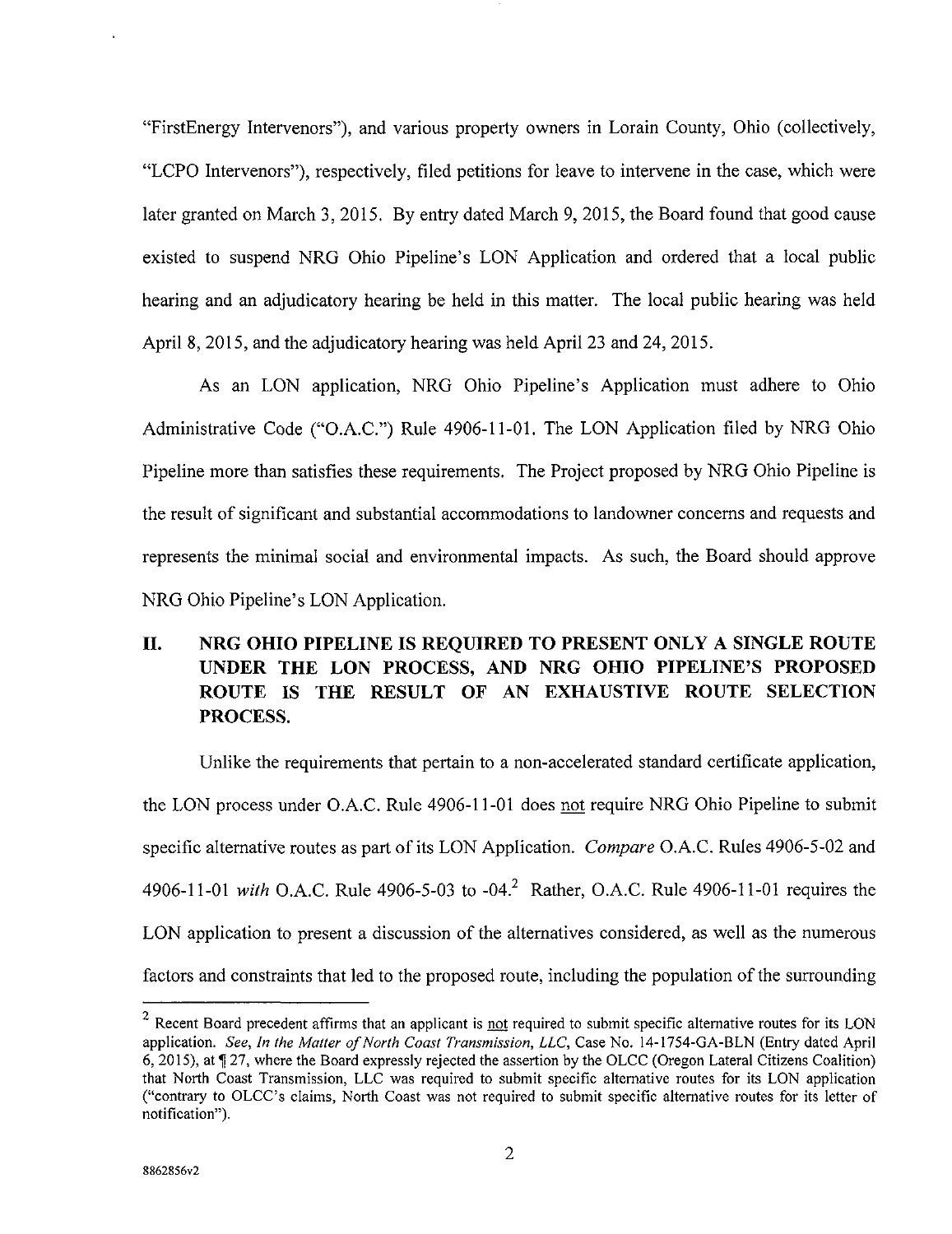areas, public safety concerns, increased traffic congestion, and environmental impact. NRG Ohio Pipeline's LON Application satisfies these requirements. Applicant Ex. 1, pp. 4-9.

The route proposed by NRG Ohio Pipeline in its LON Application is the result of a comprehensive and iterative process to determine that the proposed route is best suited for the pipeline. See, Staff Ex. 2, pp. 7, 11, finding and concluding that NRG Ohio Pipeline "conducted an exhaustive route selection study," and that NRG Ohio Pipeline "conducted a thorough route analysis in preparation of the application." NRG Ohio Pipeline's comprehensive route selection process considered thirteen (13) routing objectives aimed to reduce proximity to existing buildings and other above and below-ground infrastructure or features, while also taking into consideration, and balancing, other routing criteria, such as environmental impacts, constructability, and cost. Applicant Ex. 1, pp. 6-9; Applicant Ex. 7; Staff Ex. 2, p. 7; Applicant Ex. 8, pp. 3-5. To this end, NRG Ohio Pipeline conducted two feasibility studies of potential routes. Applicant Ex. 7, Attachments A & B; Tr. Vol. I, pp. 173-174 (Witness Murphy discussing that each study was based a separate independent reviews).

NRG Ohio Pipeline's route selection process included extensive analysis of alternative routes. Multiple potential route corridors or alternatives, or iterations thereof, were identified and comparatively evaluated, in accordance with the routing considerations identified above. Applicant Ex. 7, Attachments A & B; Staff Ex. 2, p. 7. As required by O.A.C. Rule 4906-11- 01(B)(4), NRG Ohio Pipeline's LON Application presents a discussion of the alternatives considered, as well as the numerous considerations and constraints that led to its proposed pipeline route. Applicant Ex. 1, pp. 6-9; see also. Applicant Ex. 7.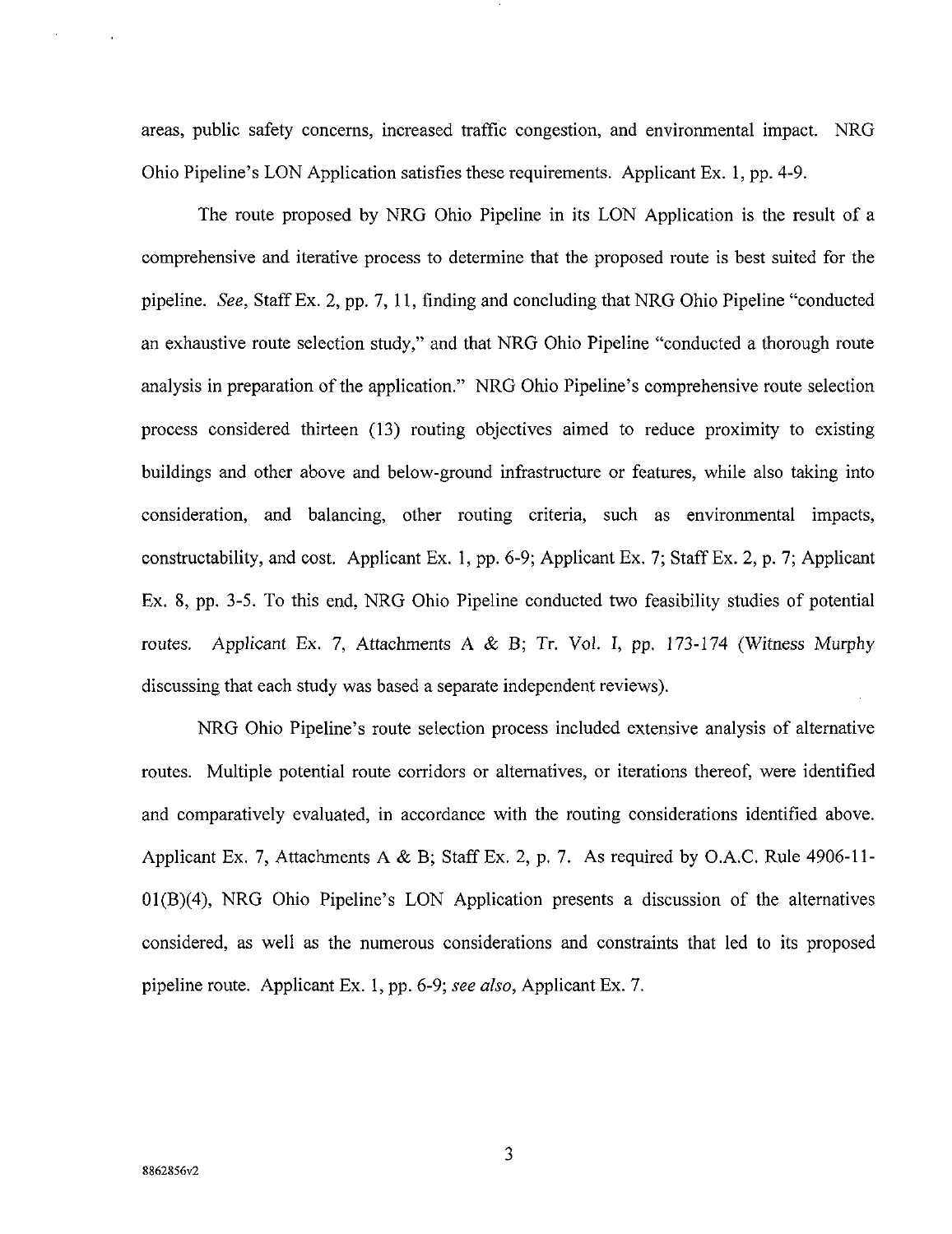# III. THE PROPOSED ROUTE IS THE RESULT OF SIGNIFICANT AND SUBSTANTIAL ACCOMMODATIONS TO LANDOWNER CONCERNS AND REQUESTS.

## A. NRG Ohio Pipeline has worked closely with landowners to address their concerns.

NRG Ohio Pipeline's comprehensive and iterative process to determine the route with minimal social and environmental impacts, described in Section IV below, included modifications to the route due to landowner requests. Throughout the process of refining the final proposed route, NRG Ohio Pipeline worked diligentiy and in good faith to address concerns raised by landowners. Tr. Vol. I, p. 16. In all, NRG Ohio Pipeline made over 200 minor route revisions and nearly a dozen major reroutes to accommodate landowner requests. Applicant Ex. 1, Attachment E (defining "minor" and "major" route revisions and providing examples of the latter).

In instances where reroutes were not possible, NRG Ohio Pipeline also worked diligently to address landowner concerns and minimize the Project's impact. Examples of such accommodations include horizontally drilling under an entire property to eliminate any surface work, identifying and plotting trees on a property so they can be avoided, and reducing the size of the requested easement. Tr. Vol. I, pp. 16-19.

The extent of NRG Ohio Pipeline's efforts to minimize impacts to landowners is well illustrated by its efforts to identify alternative routes around the Flint Ridge Development. In all, NRG Ohio Pipeline analyzed four alternative routes, independent of cost, to avoid or minimize the impact to the Flint Ridge Development. Tr. Vol. I, pp. 128-130. However, none of these alternatives were ultimately feasible. Id. (Witness Caiazzo explaining the reasons why none of

 $\overline{4}$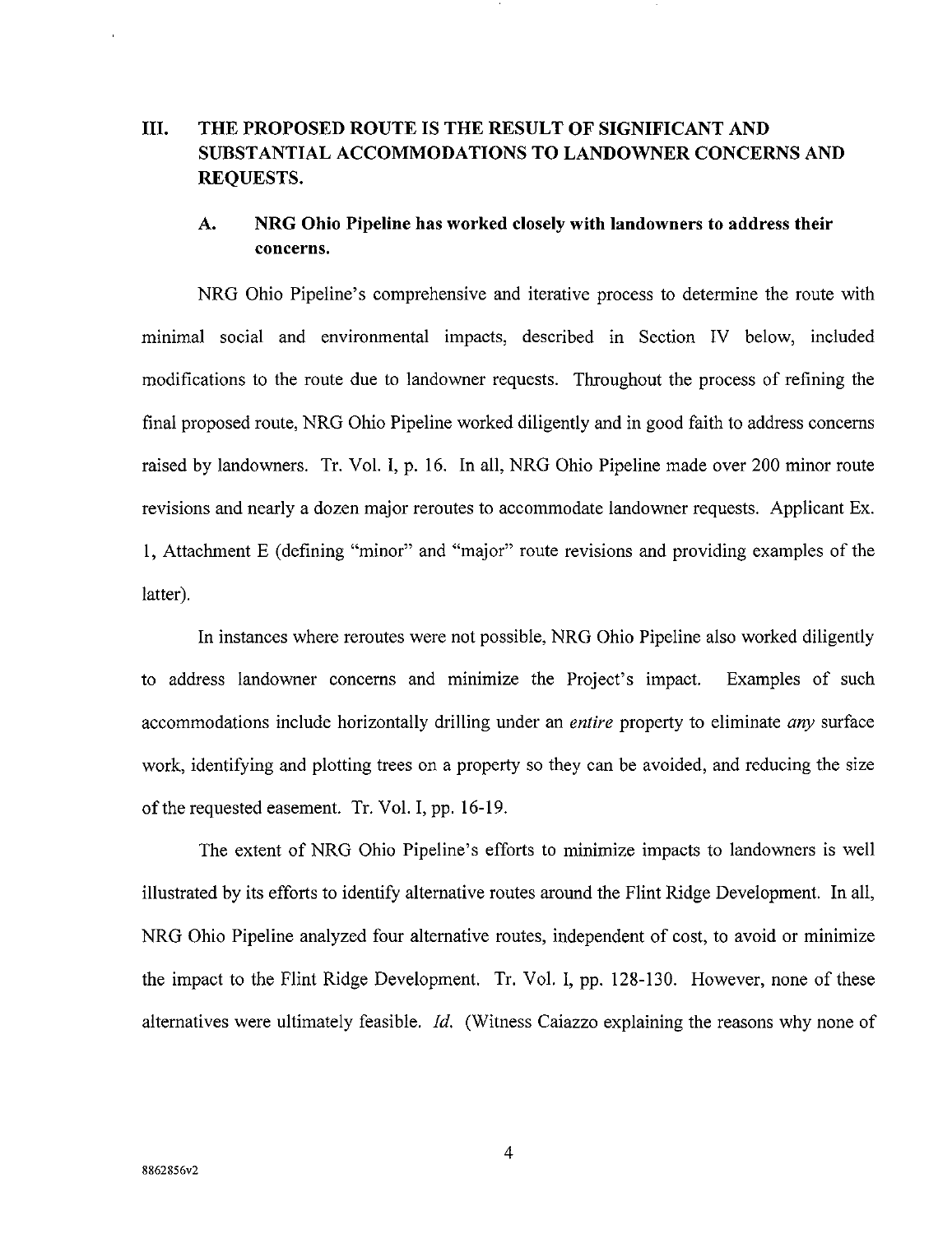the alternatives were feasible.)<sup>3</sup>; Tr. Vol. I, p. 104 (Witness Sawyer discussing that, in the case of examining potential reroutes around the Flint Ridge Development, the analysis of these alternatives was completed independent of costs).

Open communication with landowners was, and is, critical for NRG Ohio Pipeline to respond to landowner questions and concerns. As described in Section IV(C), below, NRG Ohio Pipeline's communication efforts about the Project exceeded the requirement of the LON process under O.A.C. Rule 4906-11-01. In some instances, however, the ability to communicate with landowners is stymied by their retention of counsel. Tr. Vol. I, p. 15 (Witness Sawyer describing NRG Ohio Pipeline's protocol that once counsel is retained all communications directly with landowners cease); see, e.g., LCPO Intervenors Ex. 12 (Witness Thorne acknowledging that direct communication with NRG Ohio Pipeline and its land agents ceased when counsel was retained). Although easement negotiations with specific landowners are matters outside of the scope of the OPSB proceeding, NRG Ohio Pipeline remains committed to addressing and minimizing landowner concerns as they are communicated.

## 1. Accommodating specific landowner requests must be balanced with other permitting requirements, ecological and constructabilitv impacts, and impacts to other landowners.

Accommodating landowner reroute requests cannot be made in a vacuum. Each time one reroute is requested, there are impacts to other portions of the route that must be considered and evaluated. Simply put, if one piece of the route is moved, another piece often has to change. Applicant Ex. 10, p. 5.

Other accommodations to landowners not involving a reroute must also be made on a case-by-case basis. Therefore, general conditions imposed on the Project intended to address

<sup>&</sup>lt;sup>3</sup> Witness Caiazzo's testimony regarding NRG Ohio Pipeline's efforts to avoid the Flint Ridge Development directly addresses the concerns raised in a letter trom former State Representative Matt Lundy. Staff Ex. 2, p. 8.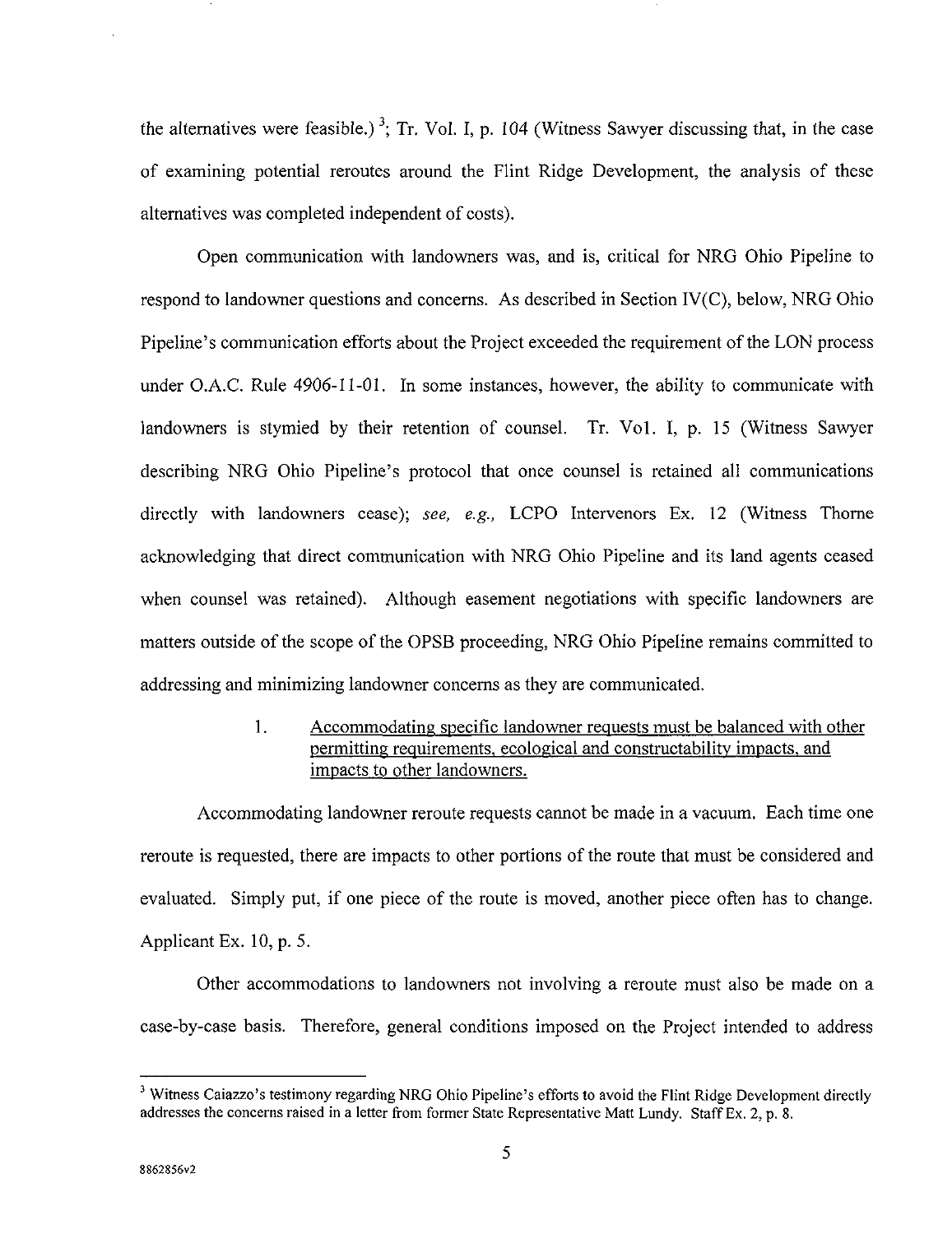specific landowner concerns will often be unworkable or have unintended consequences. Tr. Vol. I, pp. 41-43 (Witness Sawyer describing why double ditching cannot be applied to all properties, for reasons including landowner requests for narrower easements that would inhibit double-ditching); Tr. Vol. I, pp. 46-48 (Witness Sawyer explaining why septic system restoration must be conducted on a case-by-case basis); Tr. Vol. I, pp. 154-155 (Witness Murphy explaining that removing stumps and tilling the easement, as requested by a landowner, would impact wetlands and violate environmental permits).

For these reasons, NRG Ohio Pipeline opposes the application of the Ohio Department of Natural Resources' Pipeline Standards and Construction Specifications (the "ODNR Pipeline Standards").<sup>4</sup> The application of these guidelines to the Project would result in additional adverse environmental impacts. Tr. Vol. I, p. 154. Adhering to the ODNR Pipeline Standards will require additional workspace in areas where NRG Ohio Pipeline has already narrowed its intended workspace in order to reduce the impact to environmentally sensitive areas. Id. Increasing the workspace to comply with the ODNR Pipeline Standards will result in increased impact to wetiands and will require additional tree clearing. Id. As discussed in Section IV. A. 3, below, the Project has already committed to an Erosion and Sediment Control ("E&SC") Plan that in many instances exceeds the regulatory standard. The application of the ODNR Pipeline Standards to the Project would undermine these objectives.

## 2. Issues primarilv related to monetarv compensation and other contractual terms for easements are not matters within the scope of this proceeding.

As illustrated by the testimony offered in the proceeding, many of the LCPO Interveners' concerns with the Project are impacts to valuation of property. See, e.g., LCPO Intervenors Ex. 8, pp. 1-3 (Witness Oster explaining the projected financial injury to K. Hovnanian Oster Homes,

<sup>&</sup>lt;sup>4</sup> The standards can be found here: [http://bit.ly/pipelinestandards.](http://bit.ly/pipelinestandards)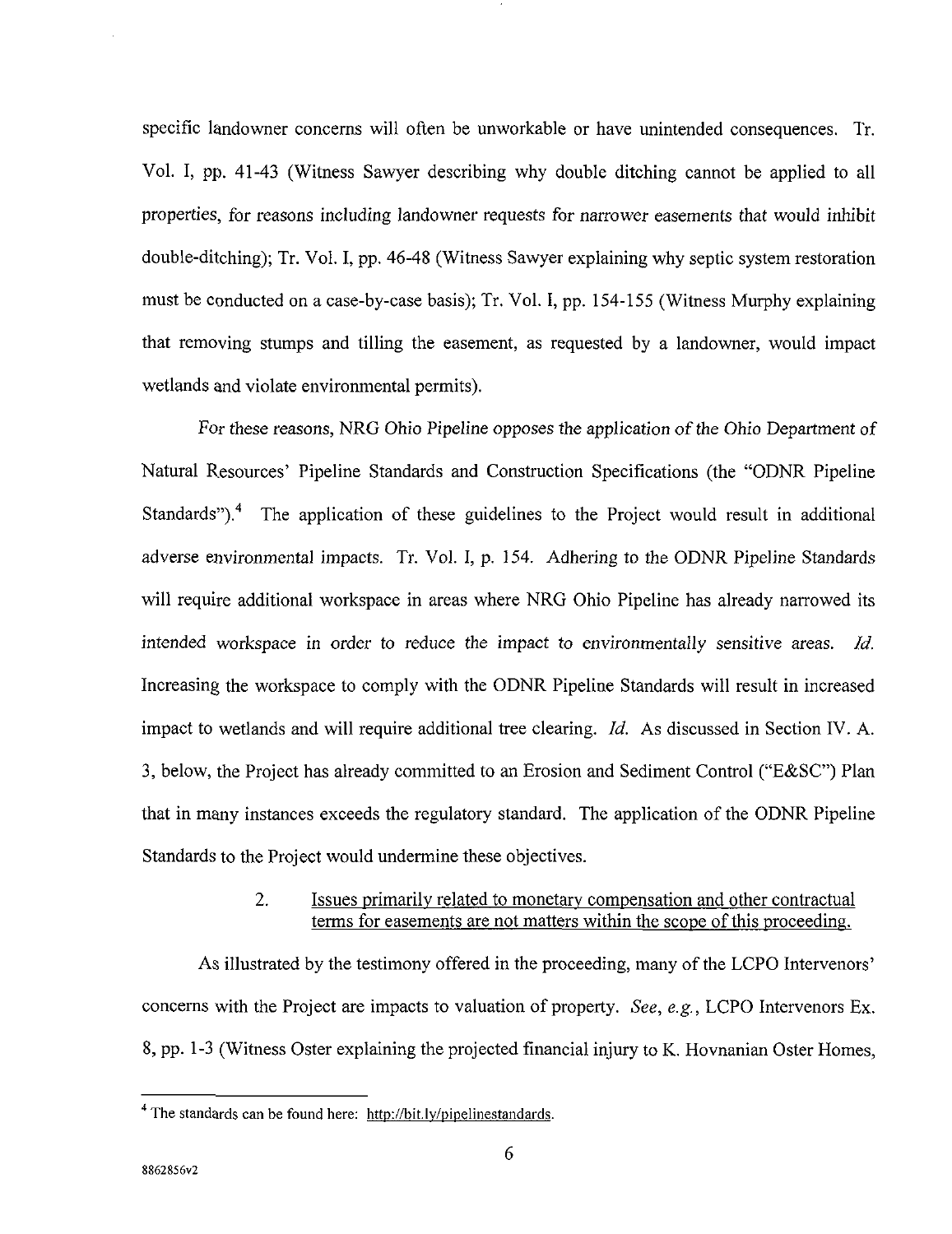LLC's Arlington Place development due to the Project); see also, LCPO Intervenors Ex. 13 (Witness Davis explaining that one of his primary concerns with the Project was the potential affect to resale value). These are compensation issues. And they are not within the scope of this proceeding.

A very recent Board decision reinforces the point. In In the Matter of the Application of North Coast Gas Transmission, LLC, for a Certificate Relative to the Oregon Lateral, the Board considered the application for rehearing of a Mr. Michael Tiller, who opposed the approval of North Coast's LON application to build a twenty-two (22) mile natural gas pipeline. Case No. 14-1754-GA-BLN (Entry, April 6, 2015). Among other issues, Mr. Tiller argued that if the proposed pipeline was built, it would restrict the development of his land. *Id.* at  $\mathbb{Z}2$ . However, the Board rejected this basis for rehearing, stating:

> The Board notes that Mr. Tiller raises issues primarily related to monetary compensation and other contractual terms for an easement on his commercial property, which, as they are matters to be negotiated between North Coast and Mr. Tiller, are not matters within the scope of this proceeding.

Id. at  $\P$ 24.

Thus, to the extent that the issues raised by the LCPO Intervenors are primarily related to monetary compensation and other contractual terms for easements, they should not be considered by the Board.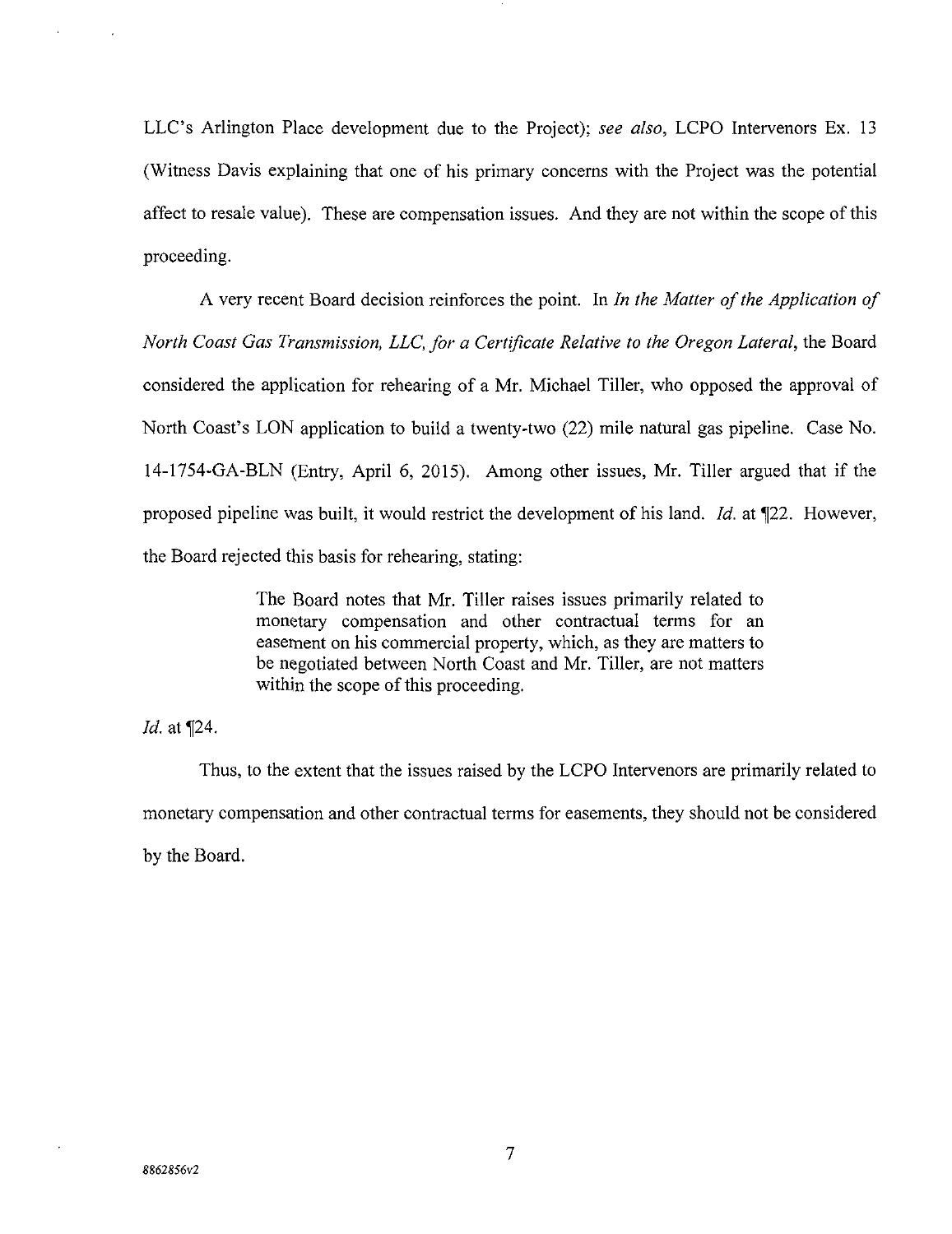## IV. THE PIPELINE PROPOSED IN NRG OHIO PIPELINE'S LON APPLICATION REPRESENTS THE MINIMAL SOCIAL AND ENVIRONMENTAL IMPACTS.

### A. The LON Application demonstrates that the proposed pipeline will have minimum adverse socioeconomic impacts.

#### 1. The Project will have minimal land use impacts.

NRG Ohio Pipeline commissioned a comprehensive routing study to assure that the selected route for the pipeline would have a minimal impact on the surrounding land usage. Staff Ex. 2, p. 7; Applicant Ex. 8, p. 3. The selected route consists of industrial, mixed developed, undeveloped and varying densities of residential uses, along with some agricultural uses towards the southern end. Applicant Ex. 1, pp. 4-5. Because the route mostiy crosses lands already developed and parallels existing, previously disturbed rights-of-way, there has already been prior ground disturbance and maintenance in the area of the Project route. Applicant Ex. 1, p. 5; Applicant Ex. 9, p. 3.

Consistent with its efforts to present a Project with minimal impact on existing land uses, NRG Ohio Pipeline entered a stipulation with the FirstEnergy Intervenors wherein NRG Ohio Pipeline agreed to work closely with the FirstEnergy Intervenors to keep them fully informed of the Project details in an effort to minimize the potential for disturbances to the FirstEnergy Intervenors' facilities that may be proximate to the Project. Joint Ex. 1. As will be discussed in greater detail below, this same concern regarding existing land uses will be given to the entire Project route.

The LON Application demonstrates, and the Staff Report concludes that the Project will not significantly alter existing land use along the route and will neither cross existing recreational or public parkland, nor will it require the removal of any residences. Staff Ex. 2, p. 7; Applicant Ex. 8, p. 2 (Witness Sawyer noting that the "present route presents the optimal option for the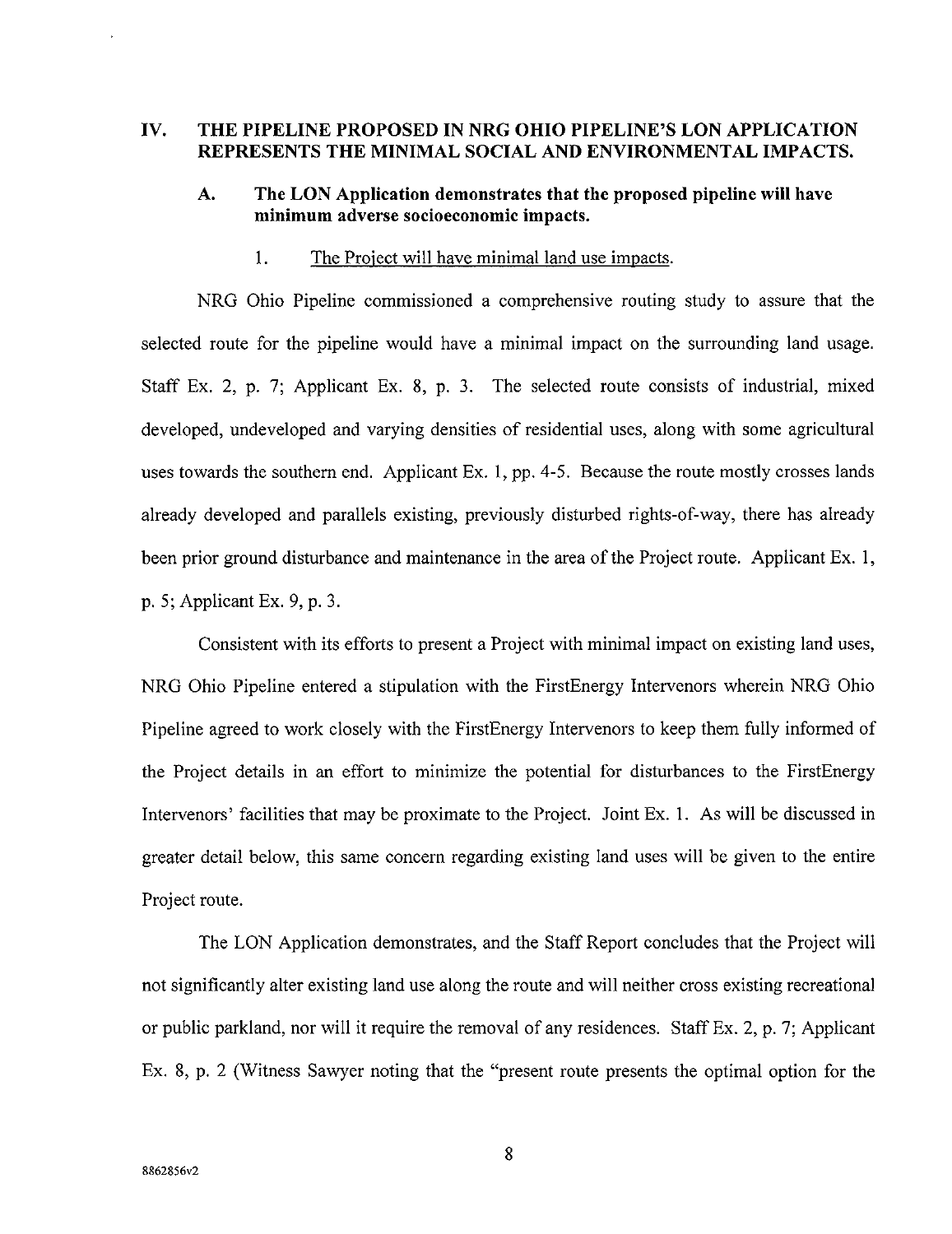Pipeline in light of environmental, construction, and project timing concerns."); Applicant Ex. 9, p. 5 (Witness Murphy stating that "[b]ased on balancing all of the objectives set forth in the LON, I believe the current proposed route is the optimal route for the pipeline."); Applicant Ex. 10, p. 2 (Witness Caiazzo explaining "why the proposed route is the optimal alternative, when considering environmental constraints, conflicting utilities in the project corridor, constructability and cost evaluation, and constraints/special conditions requested by landowners.").

## 2. The Project will have minimal cultural  $\&$  archaeological impacts.

NRG Ohio Pipeline contracted with Environmental Resources Management ("ERM"), to conduct the appropriate literature/desktop review and Phase I Archaeological Field Survey to determine the potential impact, if any, on archeological resources located in the Project path. The results of the survey indicated no impacts to archaeological and cultural resources, and no further archaeological work is recommended for the Project prior to construction. Applicant Ex. 9, p. 4; Applicant Ex. 1, Attachment C, p. 53. The Ohio Historic Preservation Office has concurred with the recommendation that the pipeline Project would not affect historic properties and no further archaeological investigations are required for the Project. Applicant Ex. 9, p. 4; Applicant Ex. 1, Attachment C.

## 3. The LON demonstrates that the Project will have minimum adverse species and ecological impacts.

NRG Ohio Pipeline consulted the U.S. Fish and Wildlife Service and the Ohio Department of Natural Resources concerning federal and state designated species. Three species of potential concern were identified, the Indiana bat (Myotis sodalis), the Northern long-eared bat (Myotis septentrionalis), and Kirtland's warbler (Setophaga kirtlandii). NRG Ohio Pipeline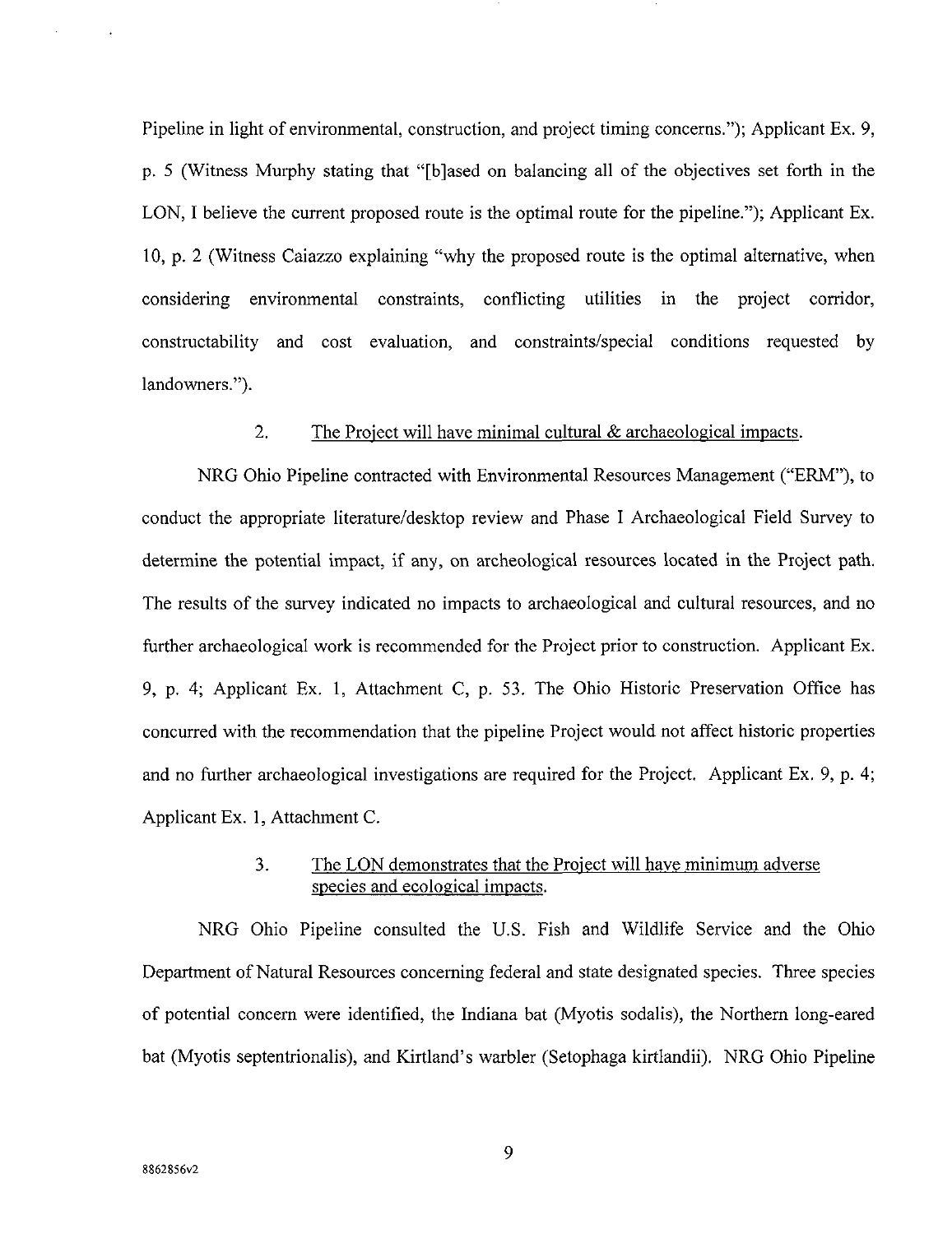will adhere to seasonal tree removal practices for the identified species in order to avoid any potential impact to these species. Applicant Ex. 9, p. 4; Staff Ex. 2, pp. 9-10.

Similar to the archaeological review, ERM conducted a field delineation of wetiand and water resources along the Project path. Based on these studies, no areas of ecological concern were identified. Applicant Ex. 1, p. 29; Applicant Ex 9, p. 4. No high quality streams would be impacted and NRG Ohio Pipeline has sited the Project route and proposed best management practices to avoid impacts to surface water resources to the greatest extent practical. Staff Ex. 2, pp 8-9.

In developing the E&SC Plan for the Project, ERM compared all the different requirements among the various jurisdictional agencies and municipalities and identified and incorporated the most stringent of the collective requirements into the plan. As a result, the Project's E&SC Plan exceeds many federal, state and local regulations. Tr. Vol. I., pp. 152-153.

### B. The proposed Project will exceed safety requirements.

NRG Ohio Pipeline will construct the Project to federal Class 3 location requirements for its entire length though sections of the project are Class 1, 2 and 3, exceeding the federallymandated pipeline safety standards otherwise applicable to the Project. 49 CFR 192.5; Tr. Vol. I, pp. 126-127. The maximum operating pressure ("MOP") of 539 psig corresponds to only 39.9% of the specified minimum yield strength ("SMYS") of the 0.312 inches wall thickness pipe specified as minimum standard for the project, while 49 CFR 192 Subpart C requires that the pipeline operate at 50% SMYS in a Class 3 location. Further, in response to OPSB Staff concerns about the proximity of the Project to houses near the Mile Post 12 area, NRG Ohio Pipeline agreed to use pipe with a wall thickness of 0.500 inches, in place of the abovementioned minimum wall thickness of 0.312 inches. At the MOP, this section of the pipeline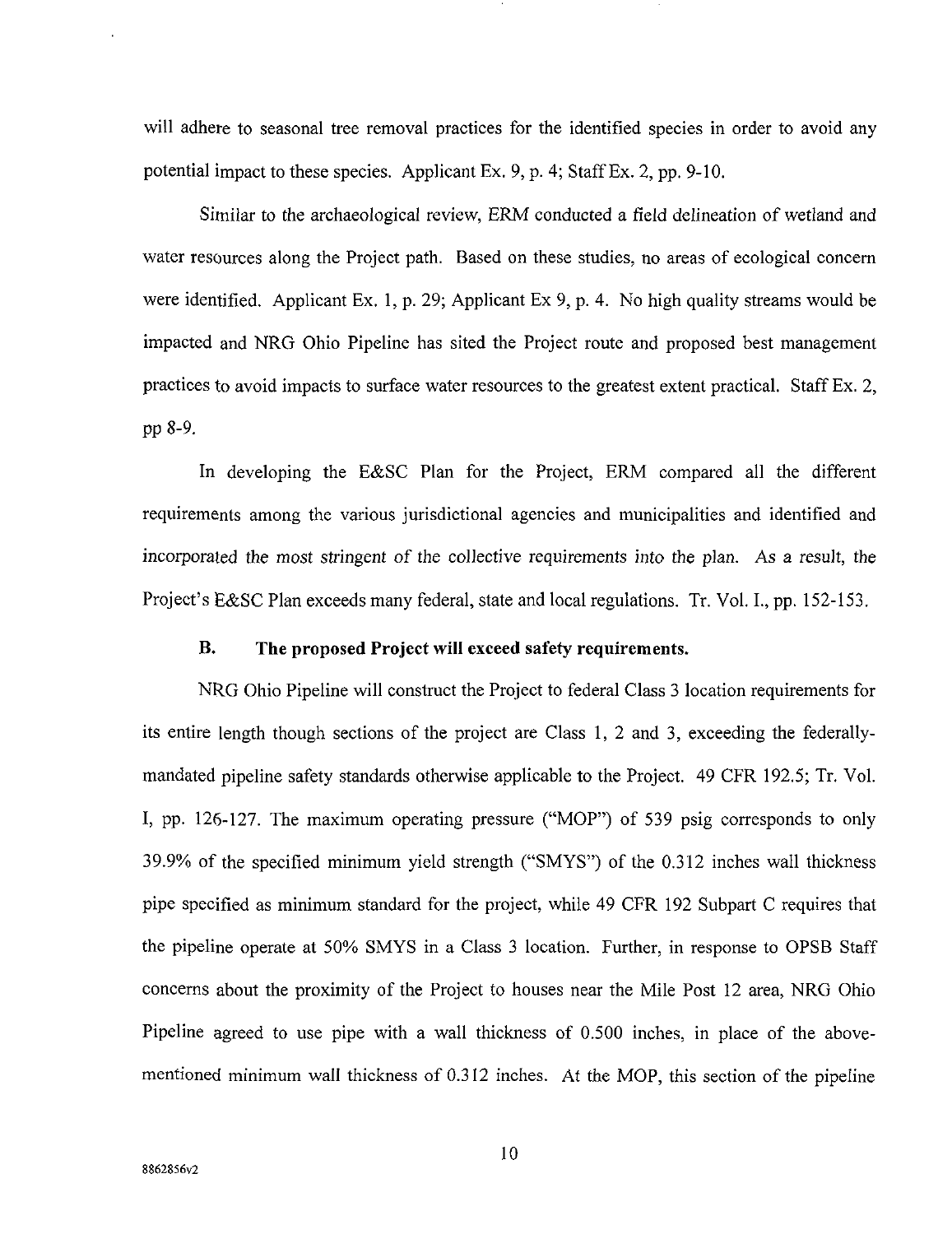will be operating at only 24.9% SMYS. Staff Ex. 2, p. 11; Applicant Ex. 6; see also, Applicant Ex. 10, p. 3.

## C. NRG Ohio Pipeline exceeded the public interaction requirements under the LON process.

NRG Ohio Pipeline exceeded the LON application requirements set forth in O.A.C. Rule 4906-11-01 in its efforts to notify and educate the affected communities regarding the Project. Beyond the Board's notifications requirements and prior to filing the LON Application, NRG Ohio Pipeline held two public meetings, the first on August 27, 2014, in the Village of Grafton, the second on August 28, 2014, in the City of Avon. Staff Ex. 2, p. 8; Applicant Ex. 8, p. 7; Applicant Ex. 1, p. 23.

Although not part of the LON Application process, the Board set this matter for a local public hearing, held on April 8, 2015. At this hearing the Project received overwhelming support for the Project from the members of the public giving testimony. See generally, Public Hearing ("PH") Tr., April 8, 2008. Witnesses in support included the Mayors of Avon Lake (PH Tr. p. 14) and the City of Avon (PH Tr. p. 53) and the State Representative for the 57<sup>th</sup> District (PH Tr. p. 36); see also, testimony of affected landowner Mike Foor (PH Tr. pp. 61-61) (indicating that negotiating an easement with NRG Ohio Pipeline was a "very positive" experience and describing NRG Ohio Pipeline as accommodating requested changes "at least a half dozen times"). Letters in support for the Project have also been filed with Docketing by the current State Representative from the  $55<sup>th</sup>$  District and the State Senator for the 13<sup>th</sup> District. This overwhelming expression of support underscores the importance of this Project to this area of Ohio.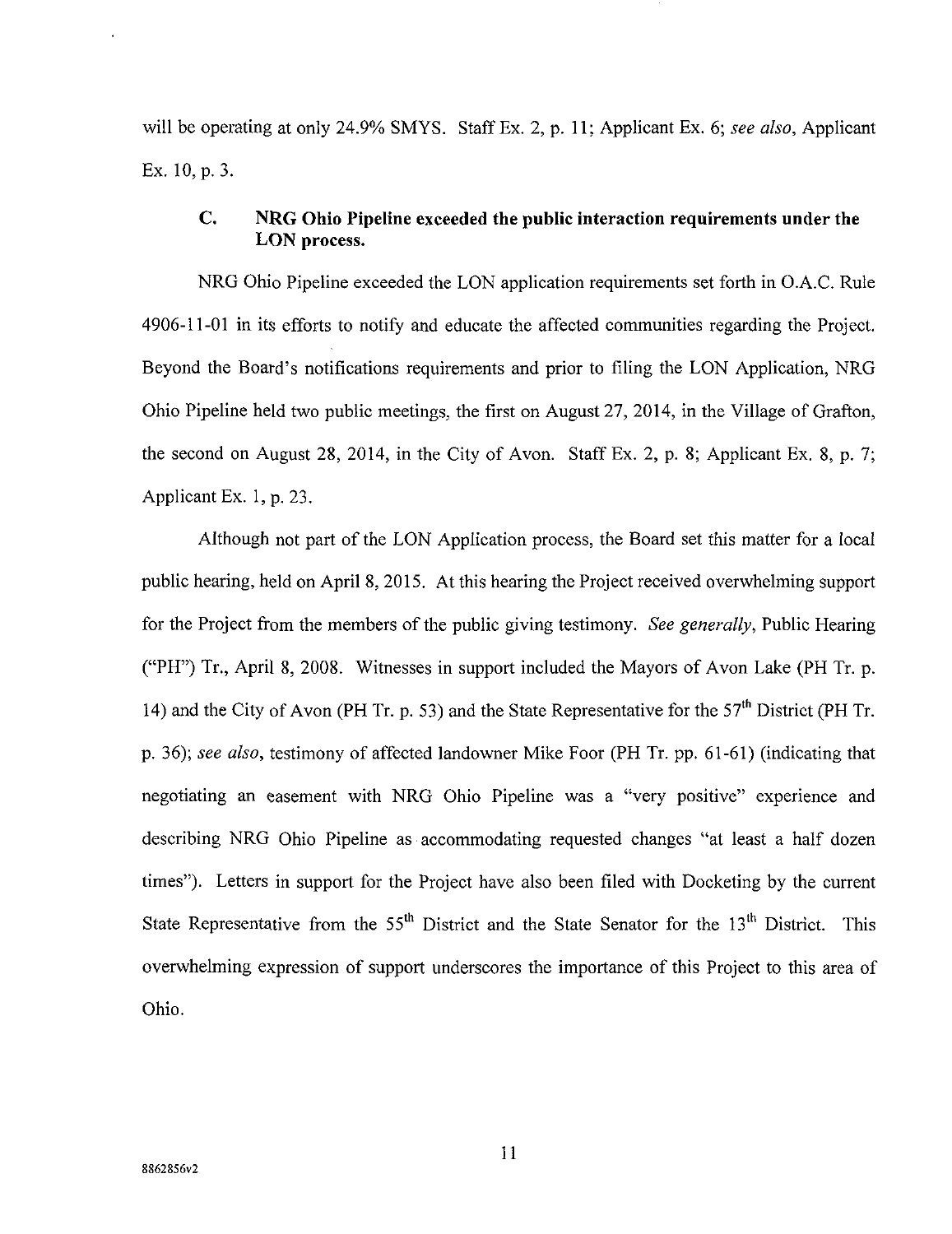### V. CONCLUSION

For the foregoing reasons, NRG Ohio Pipeline's LON Application satisfies the Board's requirements, and NRG Ohio Pipeline respectfully requests that the Board expeditiously approve the LON Application.

> Respectfully submitted on behalf of NRG OHIO PIPELINE COMPANY LLC

 $M = 22 - 1$ 

Thomas J. O'Brien (Reg. No. 0066249) Dylan F. Borchers (Reg. No. 0090690) Daniel E. Gerken (Reg No. 0088259) BRICKER & ECKLER, LLP 100 South Third Street Columbus, OH 43215-4291 Telephone: (614) 227-2335; 227-4914; 227-4869 Facsimile: (614) 227-2390 E-mail: [tobrien@bricker.com](mailto:tobrien@bricker.com) dborchers@bricker.com [dgerkin@bricker.com](mailto:dgerkin@bricker.com)